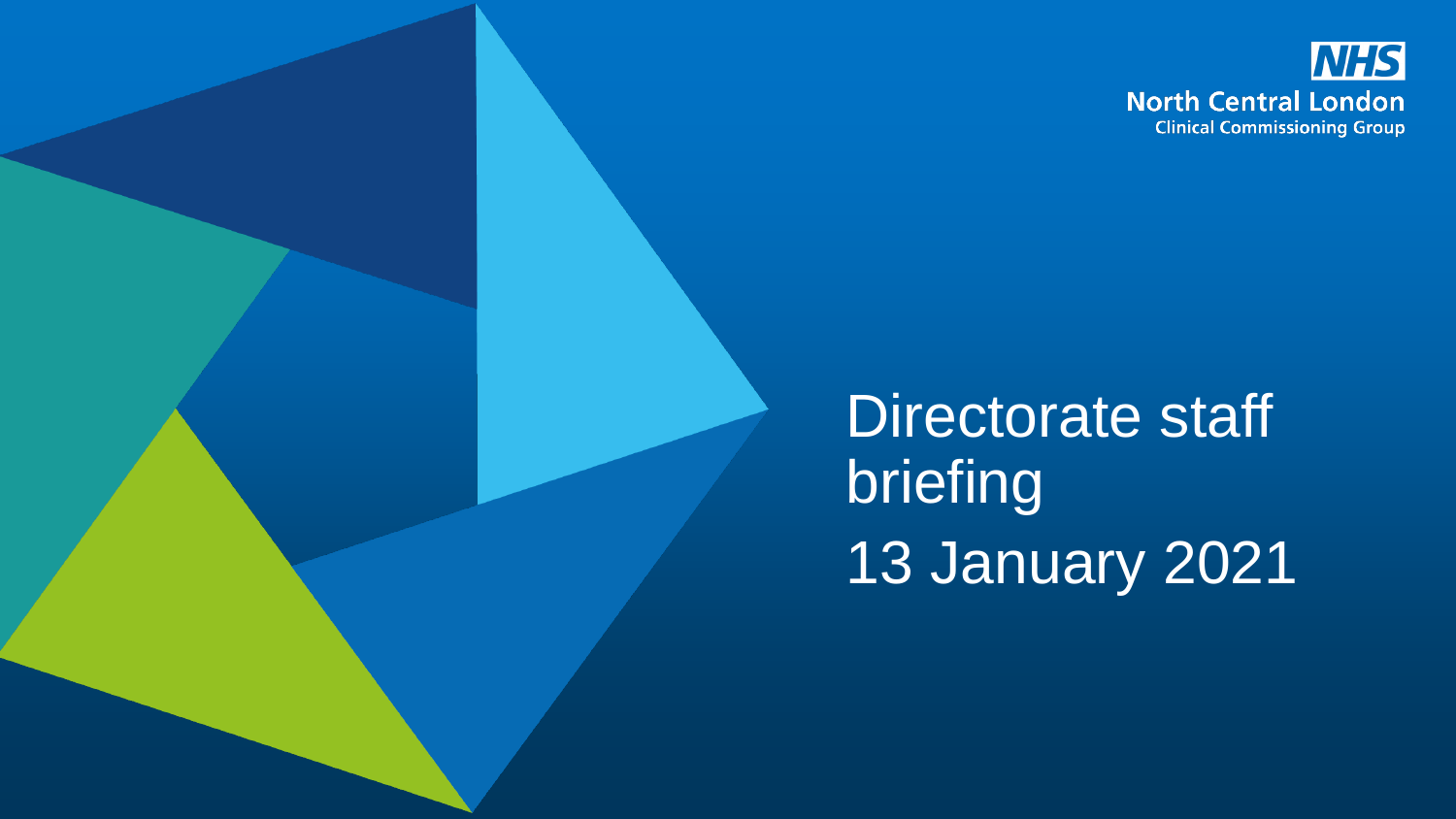## In today's update:



- System response to COVID pressures
- Call for CCG staff volunteers
- Committee adjustments during Jan/Feb
- COVID communications and engagement
- Adapted CCG processes for MP/Cllr enquiries, media enquiries, public enquiries
- Vaccination roll out update
- Workforce realignment update
- CCG and NCL response to NHSE/I integrating care consultation (8 Jan)
- Wellbeing activity
- OH provider opt out deadline

When possible, the slide deck is uploaded to the intranet staff briefings page (usually 4pm the day before): <https://intranet.northcentrallondonccg.nhs.uk/working/staff-briefings.htm>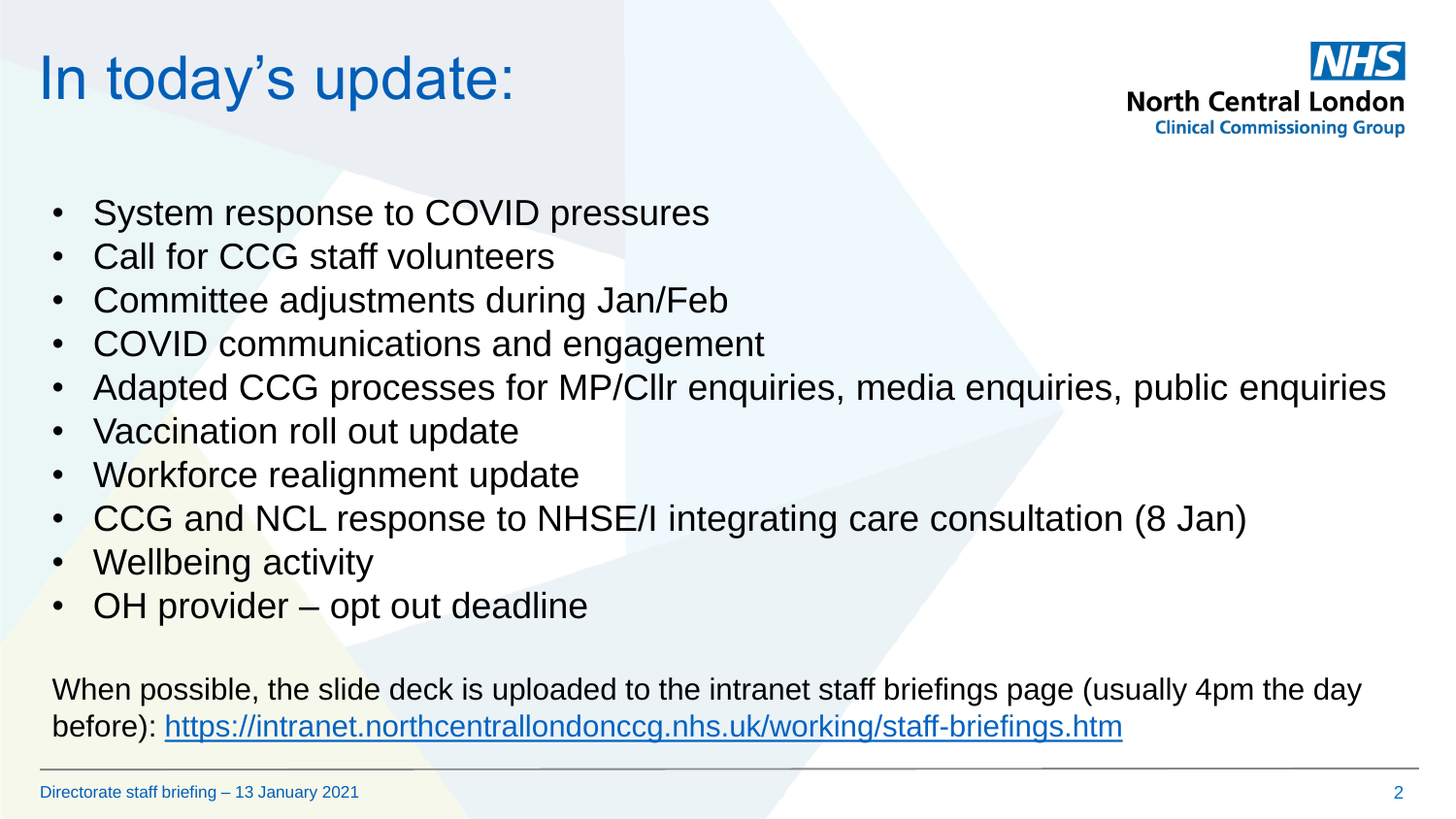## COVID pressures system response



- COVID-19 cases at their highest, and significant demand for services.
- Ongoing high levels of pressure on the system in NCL and across London
- Last Friday the Mayor of London declared a major incident in London important in emphasising the seriousness of the situation to Londoners, but not materially changing our response at an NCL level
- Providers are working with huge flexibility to increase capacity, including new critical care beds, high dependency and acute units, and step-down facilities
- Exceptional support from the specialist providers in our system
- Royal National Orthopaedic Hospital opening 64 COVID-19 beds
- Scores of Moorfields staff redeploying to provide care in other Trusts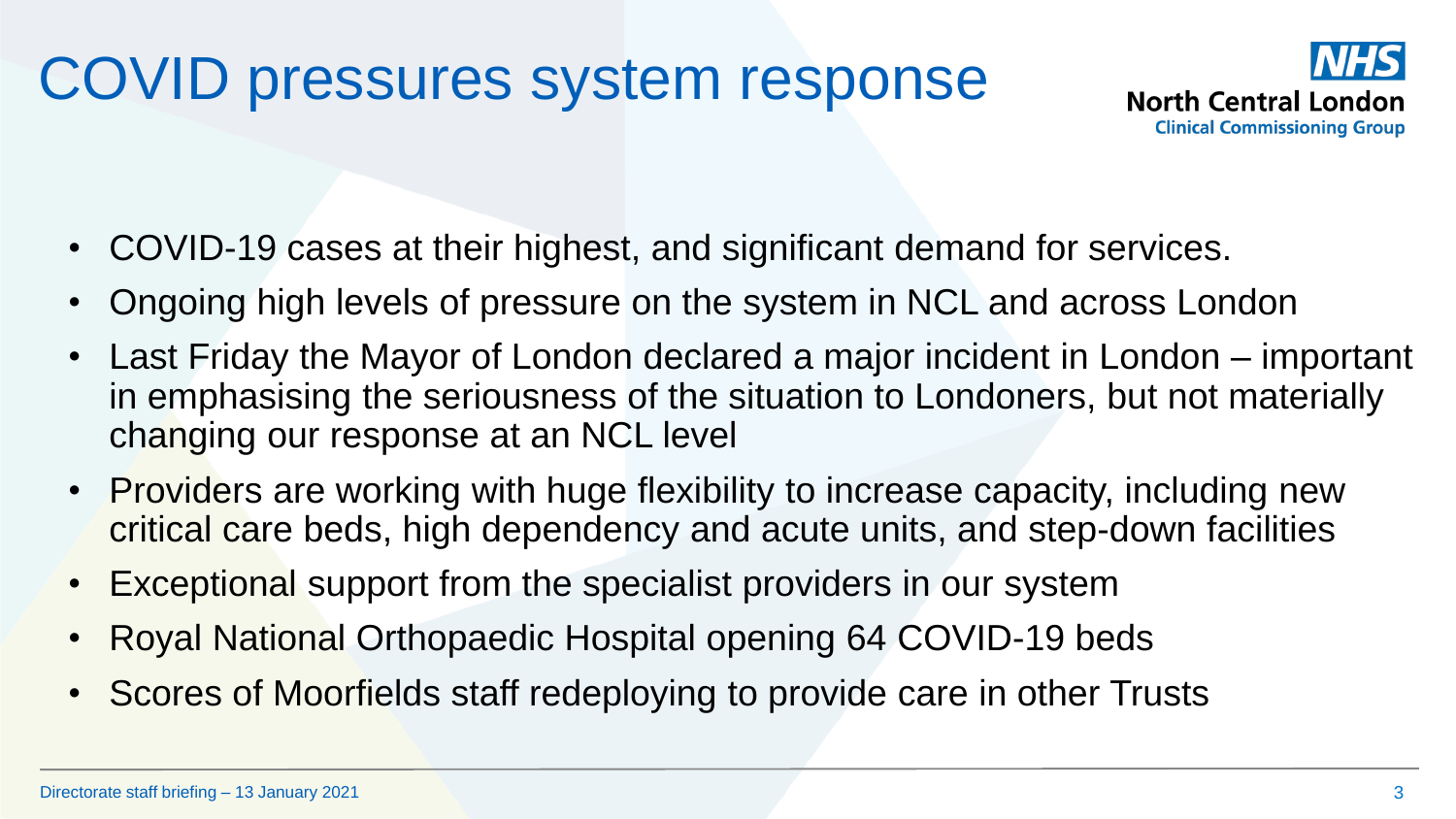### COVID pressures system response



- We have increased our adult critical care bed capacity from 152 to 255 as of 5 January and will have increased to 283 by the beginning of this week, exceeding our target by five beds.
- We have increased NCL general and acute beds by 409, an increase of 19% and are planning to increase further.
- We are working to open an additional 36 community beds to help step-down COVID-19 patients and relieve pressure from hospitals across NCL.
- We are very grateful to all the staff who have been working very hard over the Christmas and New Year period, particularly those who have cancelled leave and/or volunteered for extra hours.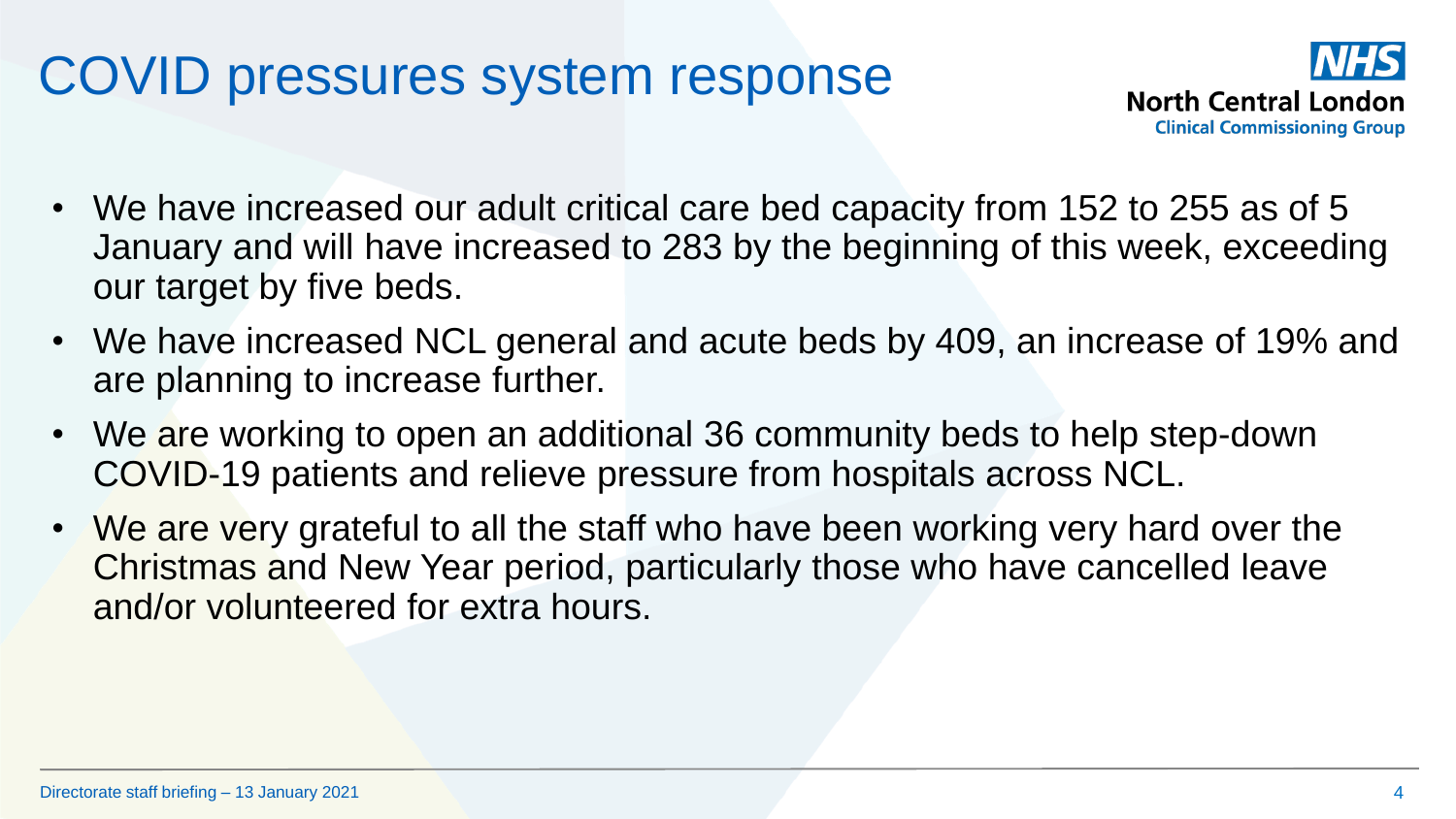## Call for CCG staff volunteers



- EMT wrote to everyone last week urgently seeking volunteers from our CCG workforce to support a variety of non-clinical and clinical activities.
- The letter set out details regarding some of the roles volunteers are needed for (although more are anticipated) and links to further information on the intranet.
- **To volunteer:**
	- $\checkmark$  Discuss with your Executive Director
	- $\checkmark$  If agreed, email [nclccg.hrcovid19@nhs.net\)](mailto:nclccg.hrcovid19@nhs.net)
	- $\checkmark$  Providing: name, contact details, particular role(s) you are volunteering for, and confirmation of Exec Dir agreement.
- The HR Team will get in touch with staff as soon as possible to confirm arrangements of the volunteer placement.
- As part of the follow-up discussion, staff and line managers will be required to revisit the Demographic Risk Assessment information.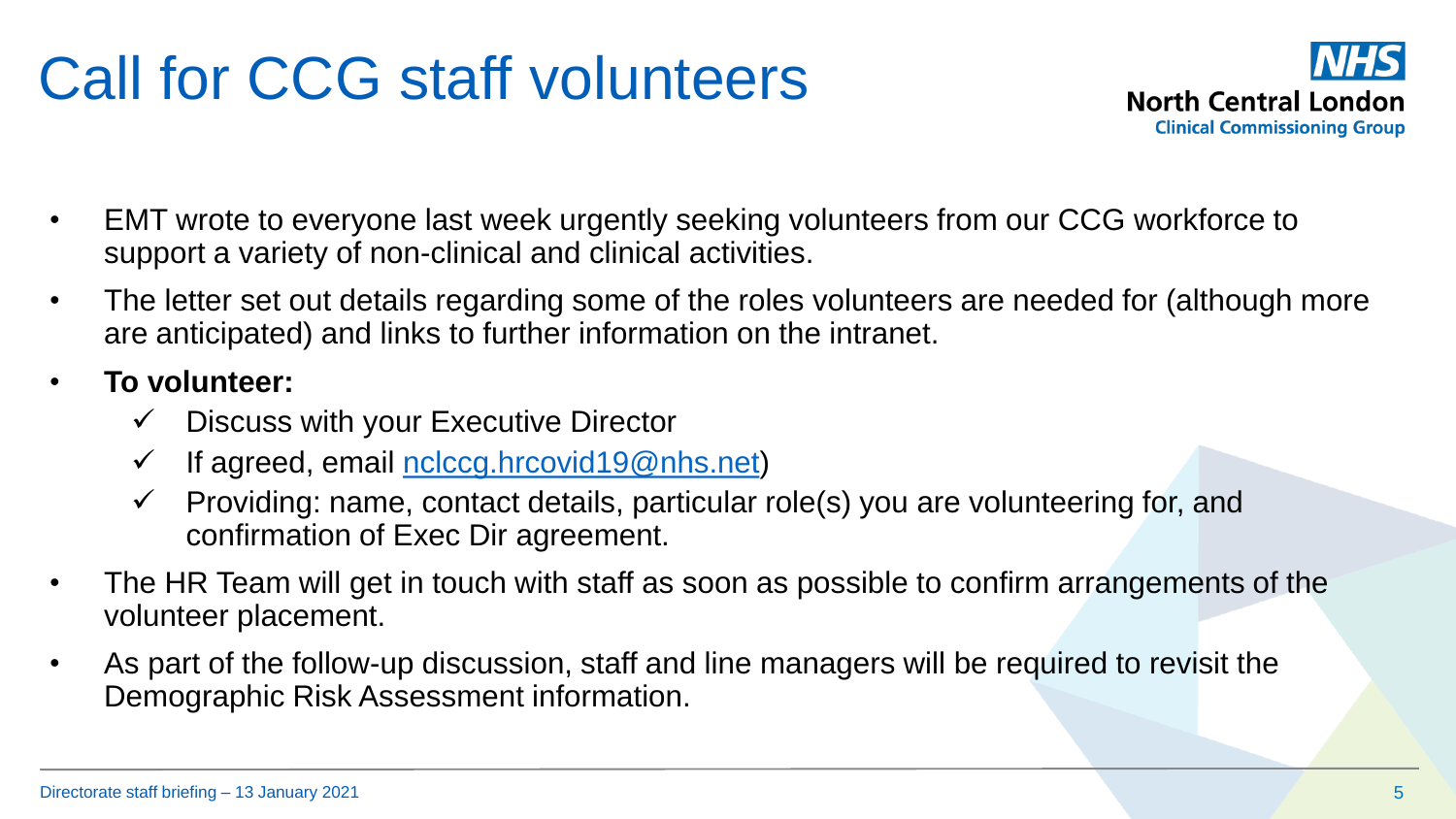## Committee adjustments



**To release CCG capacity, CCG Committees will be suspended for January and February – with the following exceptions:**

- Strategy and Commissioning Committee (14/1) virtual comments and key decisions to be coordinated through the Board Secretary Team
- Finance Committee in January and February one-hour meetings on critical business (if required, clinical involvement kept to a minimum)
- Primary Care Committee will meet in February focusing on critical business.
- Governing Body Seminars kept (21/1 and 18/2) enabling collective check-ins on the COVID position

Committee attendees will be notified. Committee Chairs and lead Executives can contact Ian Porter and Board Secretary Team to discuss critical business that would normally be progressed through Committee decision-making.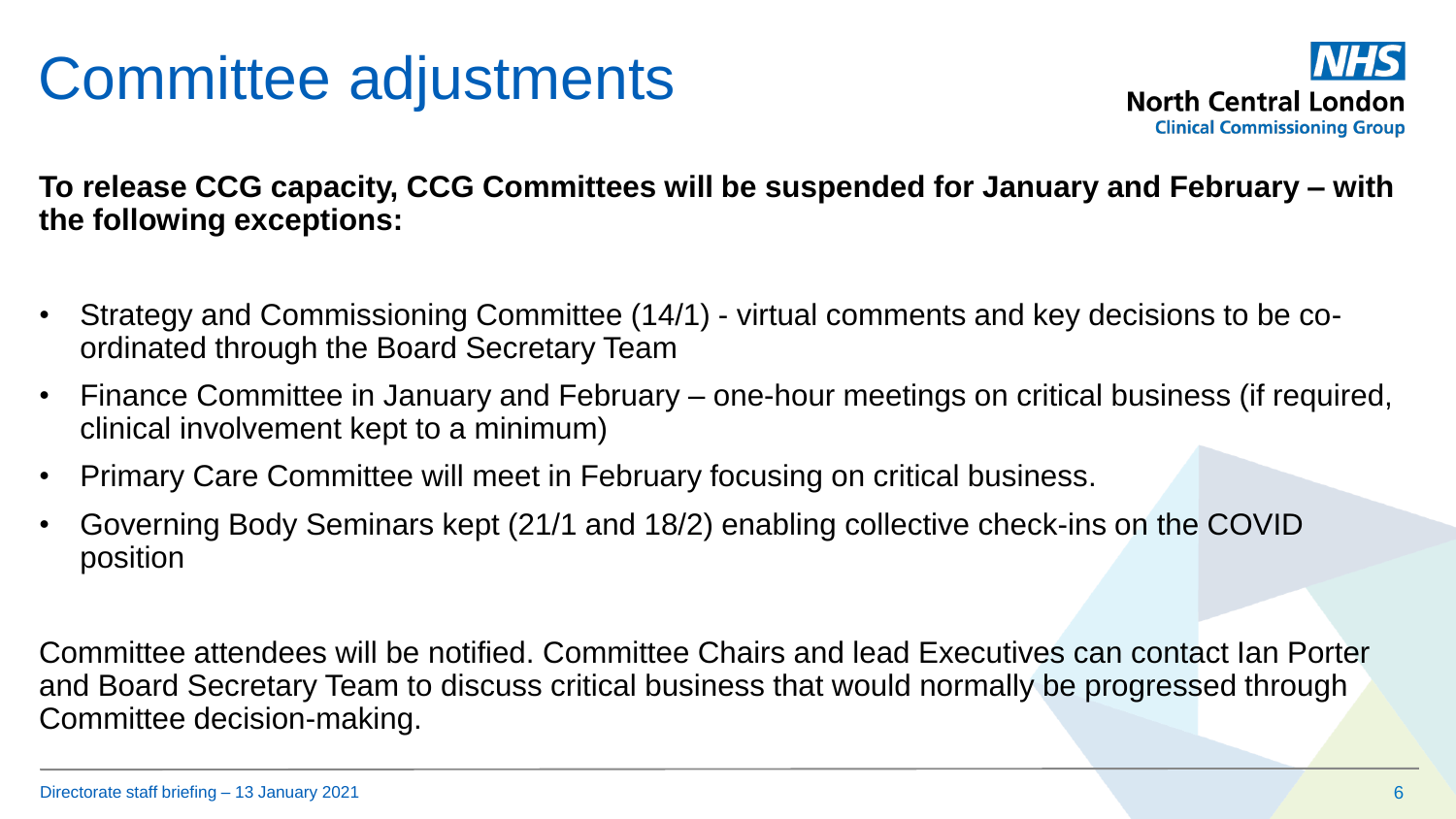## Public communications & engagement



- Communication teams across NCL including CCG are working together
- Activity is focused on reaching residents with latest campaign messaging on:
	- Following national Lockdown guidance
	- Seeking help appropriately (111, general practice, pharmacy)
	- Attending appointments / seeking help for urgent issues (e.g. Cancer)
	- Information on what services have been paused (e.g. in general practice)
	- Vaccine safety and efficacy
	- Vaccine roll out plan in NCL (incl. media filming of vaccine sites)
	- Waiting to be called for vaccination (not calling your GP)
- Community engagement of flu vaccine, Covid vaccine and support available to residents in ongoing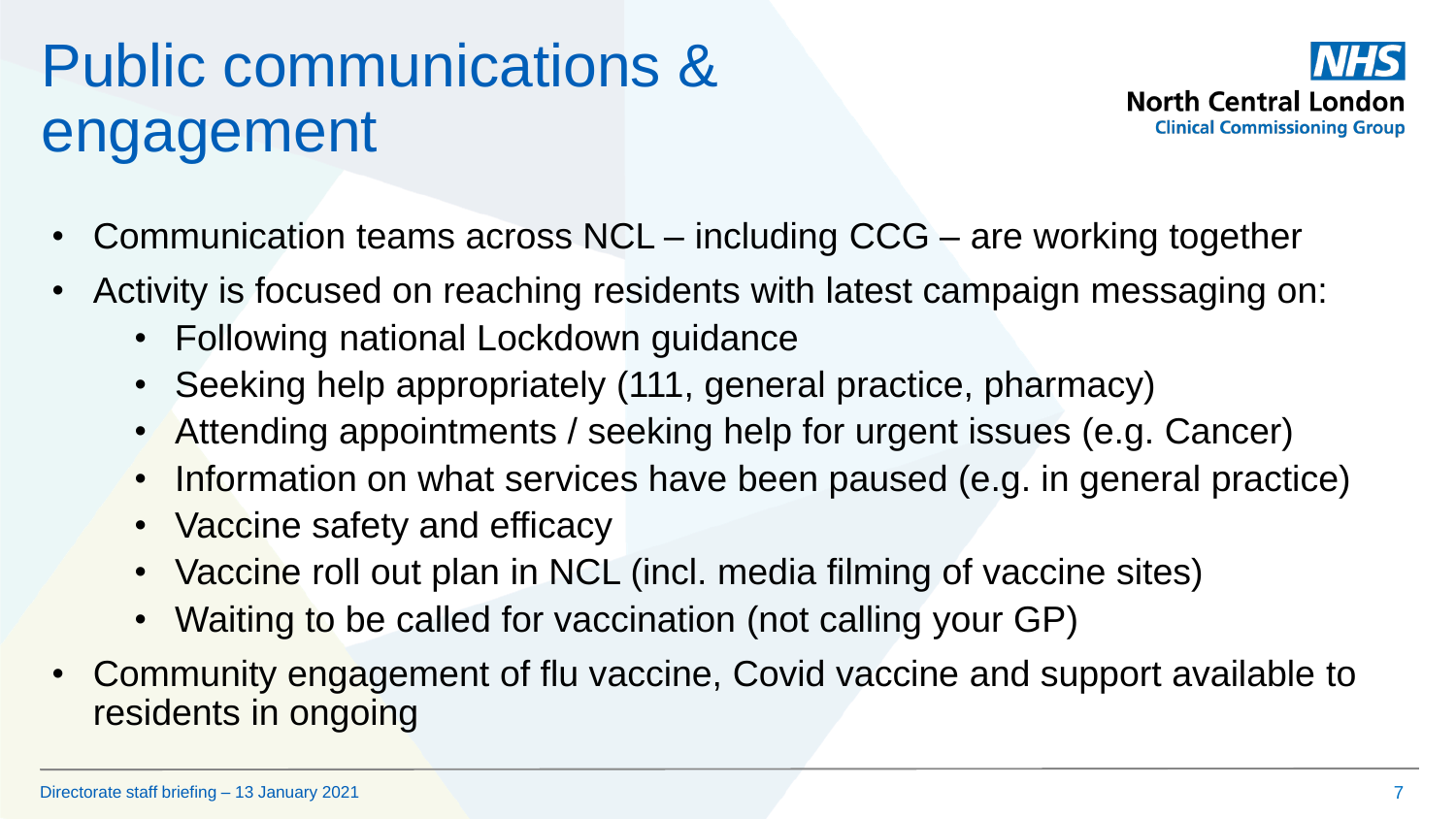## Process for COVID and vaccine enquiries



A high volume of enquiries on the system response and vaccination programme being received. Staff are asked to **forward to the CCG Comms inbox ([nclccg.communications@nhs.net](mailto:nclccg.communications@nhs.net)):**

### **All media enquiries on Covid response or vaccination programme**

- The Comms team will manage informing NHSE and then coordinating interviews/filming etc.
- No CCG-led media activity can go ahead prior to discussion with NHS England
- Assistance notifying the comms team about media activity happening at general practices

#### **All MP/Councillor requests/correspondence on Covid response or vaccination programme**

- The team will log, and manage drafting and approval of responses.
- This includes meeting requests from MPs or Councillors.

#### **General public enquiries on the vaccination programme (only)**

• Important note: BAU processes remain in place for any patient/public enquiries re: other matters, and complaints handling.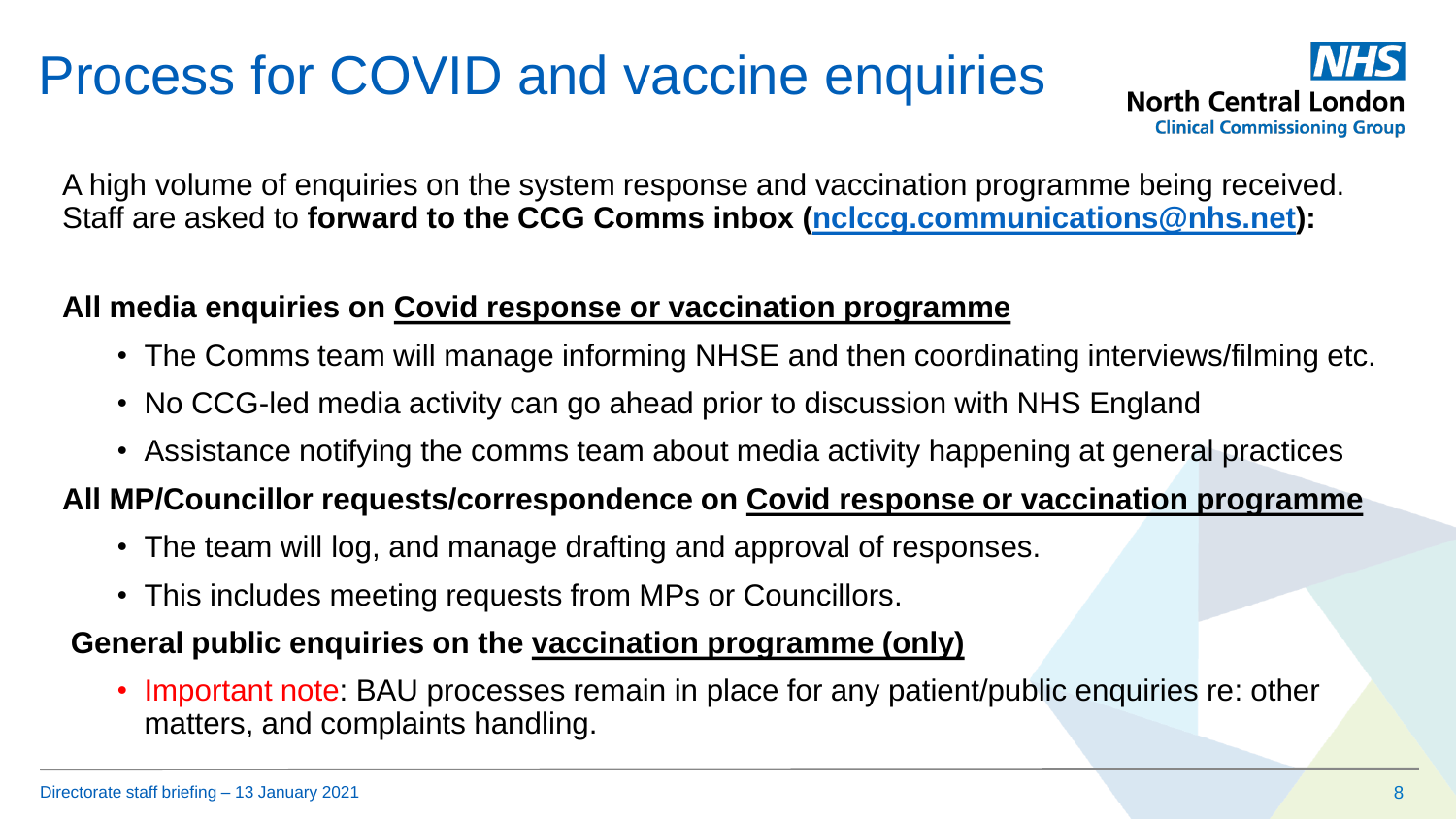## COVID-19 Vaccine roll-out update



- The NCL vaccination programme is going well
- 15 GP sites are now live, with two additional this week (PCN-led sites).
- First pharmacy in London going live this week in Barnet with more sites across NCL to go live early in the new year.
- Nine NCL hospitals have confirmed supply of the vaccine 'buddied' with LA, community, mental health trusts and LAS to vaccinate their staff.
- Community providers CLCH, CNWL, BEH and Whittington took delivery of Oxford-AstraZeneca vaccine supply to support roving models and staff vaccinations.
- Five roving vaccination teams supporting high-priority vaccinations. These teams have been to 57 care homes, reaching nearly a quarter of our care home residents and many staff.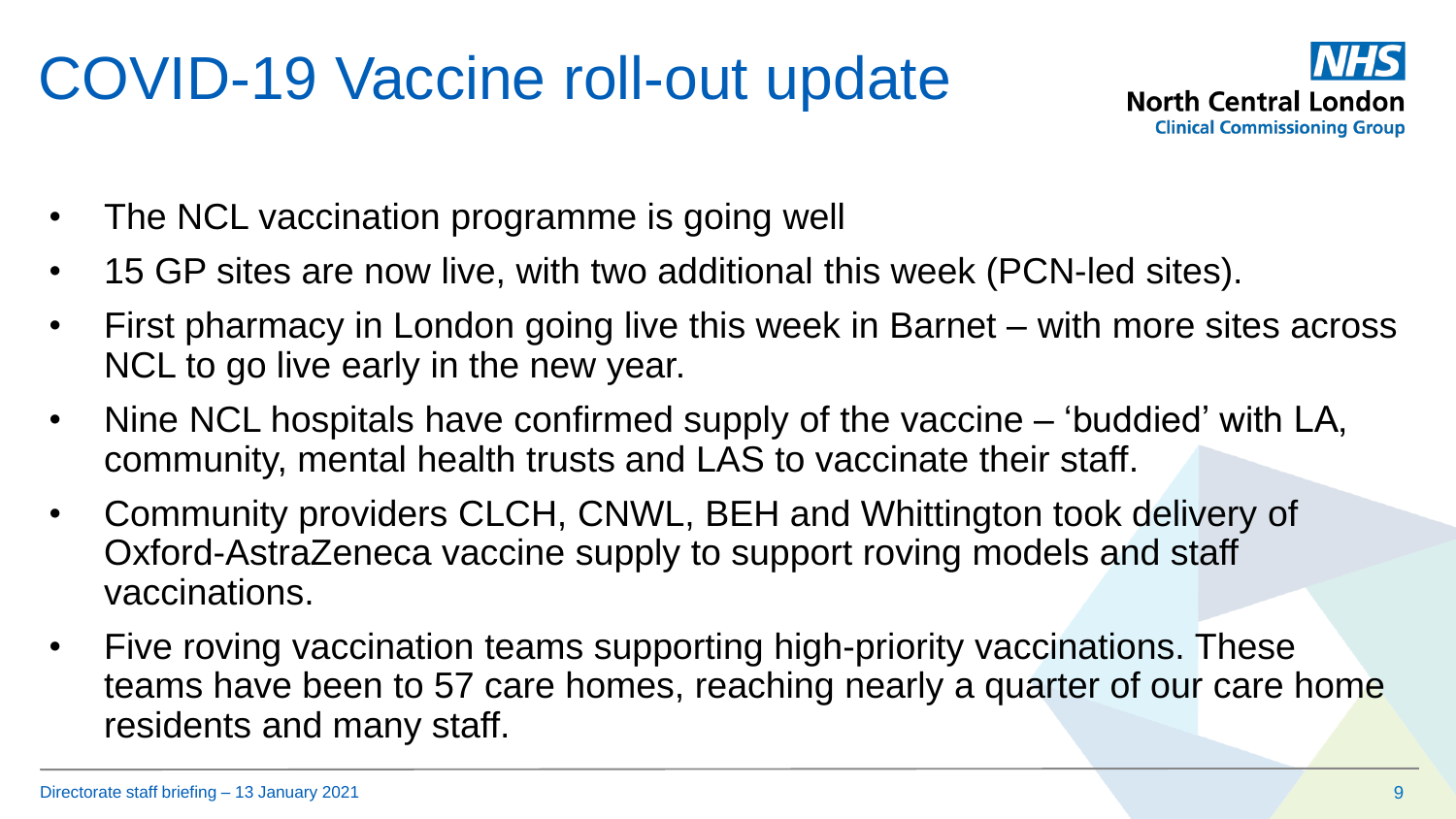## Vaccine roll-out update



- Hornsey Central large-scale site launched Monday 11 January, focusing on wider health and care staff.
- The Royal Free Rec Club will also launch this week. It will initially be a PCN-led site, to be scaled up further after a couple of weeks.
- The Crick Institute will follow next week.
- Work continues jointly with PCNs, community teams and local authorities to coordinate this at a borough level.

[Latest information: https://northcentrallondonccg.nhs.uk/covid-19-vaccination](https://northcentrallondonccg.nhs.uk/covid-19-vaccination-information/)information/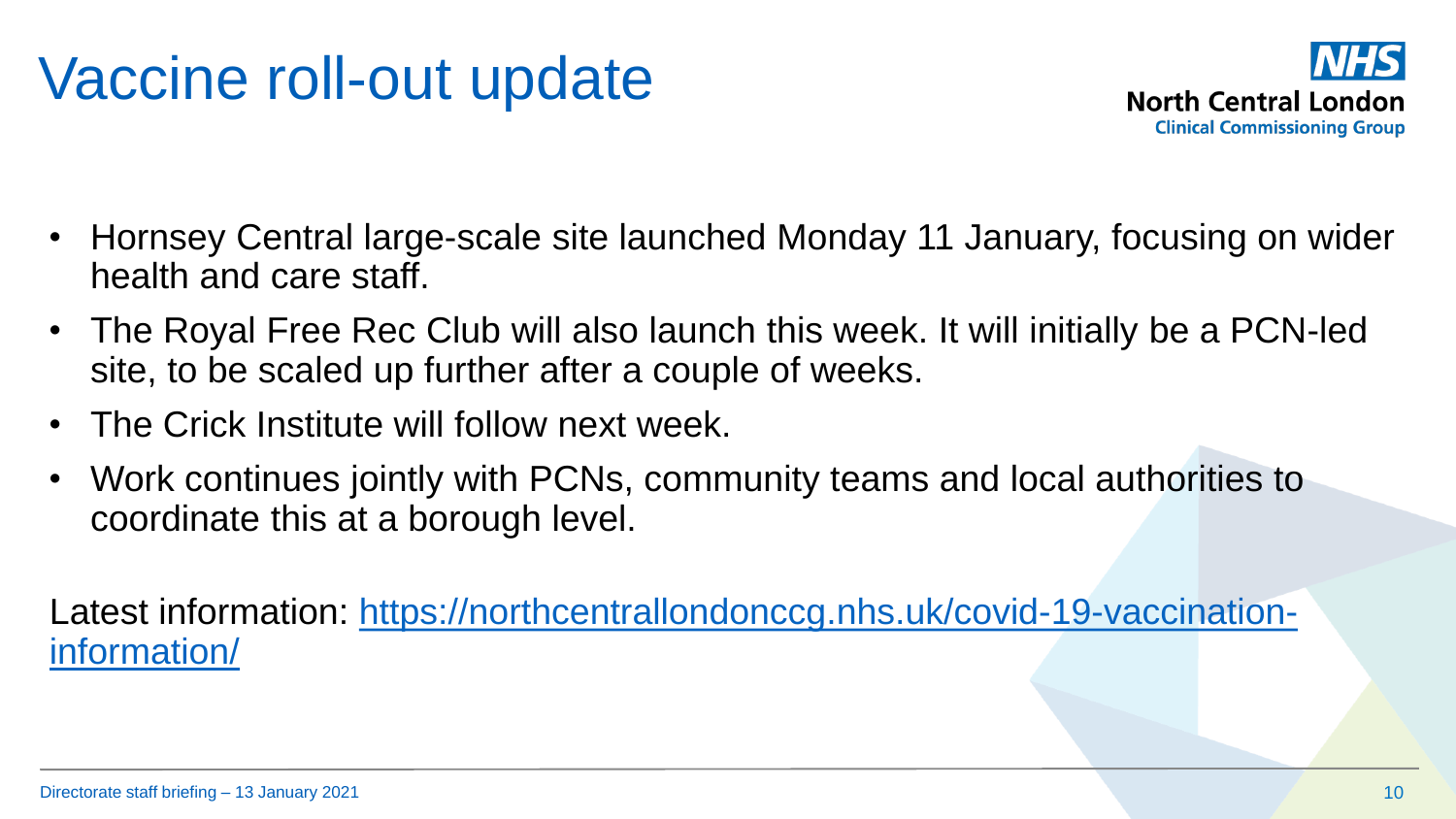## CCG workforce realignment



- The publication of the NHSEI ['Integrating](https://www.england.nhs.uk/wp-content/uploads/2020/11/261120-item-5-integrating-care-next-steps-for-integrated-care-systems.pdf) Care' paper at the end of November 2020 which set out a renewed ambition for greater collaboration between partners in health and care systems and options for a firmer legislative basis for Integrated Care Systems.
- In order to ensure stability of service delivery and the business continuity required to deliver our CCG priorities in the immediate term, the Executive Management Team have been considering how best to re-align our workforce to Executive Management Team Responsibilities. This would result in a number of staff reporting into a different directorate and/or different line management arrangements
- This exercise is now near completion and the next stage is for the Executive Director to have discussions with service Directors in order to ensure sufficient information/discussions with those teams and staff that require re-alignment to another Director and/or changes in line management arrangements take place in a seamless way.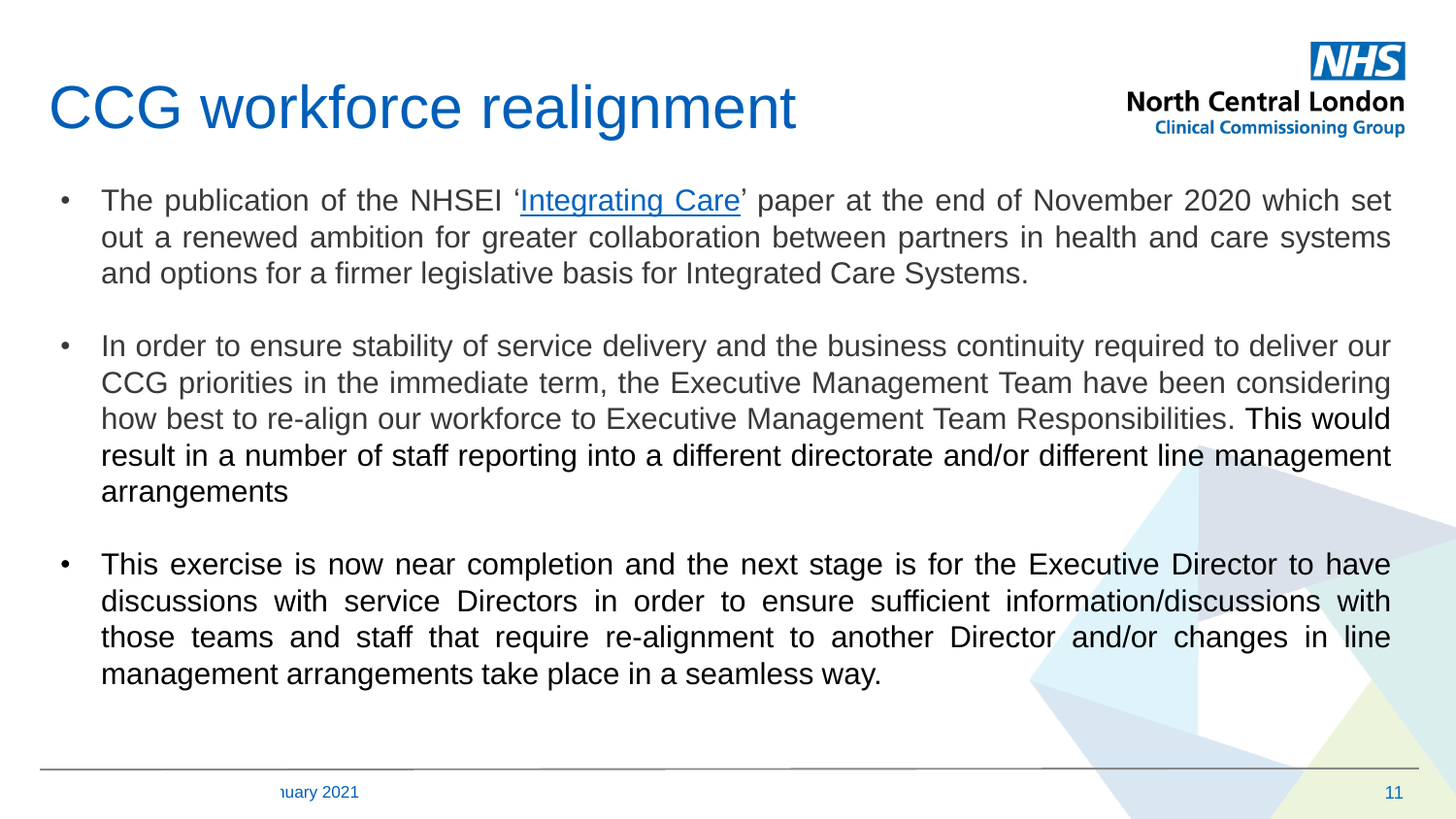## Re-alignment Arrangements



- As previously described the realignment of staff will be achieved with minimal change and disruption.
- For the majority of our staff, no realignment changes will be required and they will remain in their current Directorate, with no changes to reporting lines.
- The realignment arrangements include those staff within the CCG that are currently employed on a temporary Fixed Term Contract.
- For those staff that do require realignment, the arrangements may result in one or more of the following changes:
	- Realignment to another Directorate with no other changes
	- Change in reporting lines
- The re-alignment arrangements will not result in changes to roles and responsibilities and should be in place early February 2021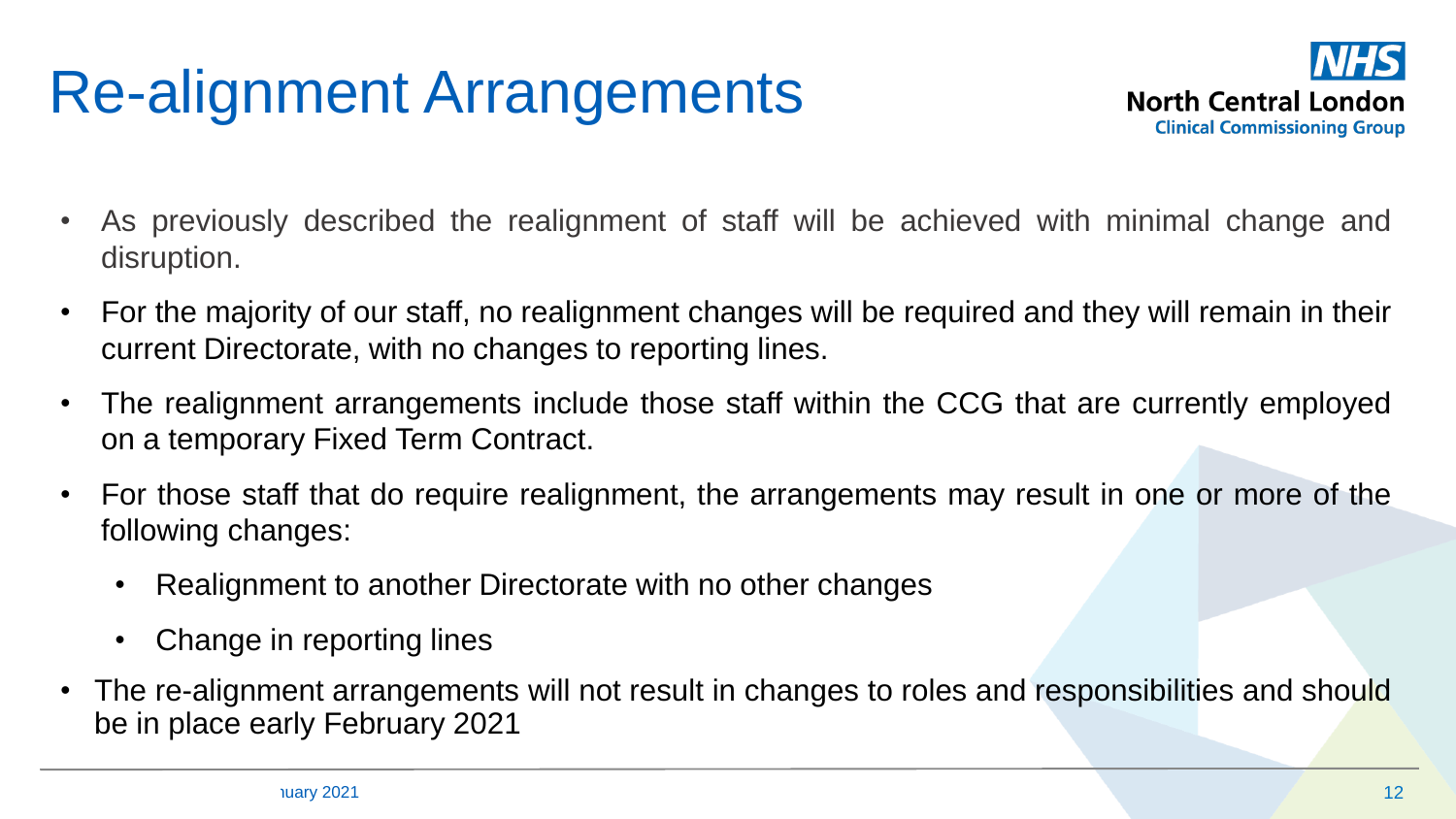## **Our continued commitment to staff**



- The Executive Management Team is committed to providing as much clarity and detail as possible as we move forward over coming weeks.
- We recognise this will mean an ongoing period of change, following an already difficult year. We would like to assure staff that we are committed to minimising disruption and anxiety for staff during this national change process.
- We will carefully consider what future changes related to the wider NHS direction of travel mean for our staff, and are fully committed to supporting everyone through this period of transition.
- We understand that everyone responds differently to change and that people have different individual circumstances and needs. We are committed to providing all staff with continued support during the transition programme. In addition to the existing support that is available to staff, we are encouraging staff to discuss what support they would find most helpful during this time with their line managers and Directors.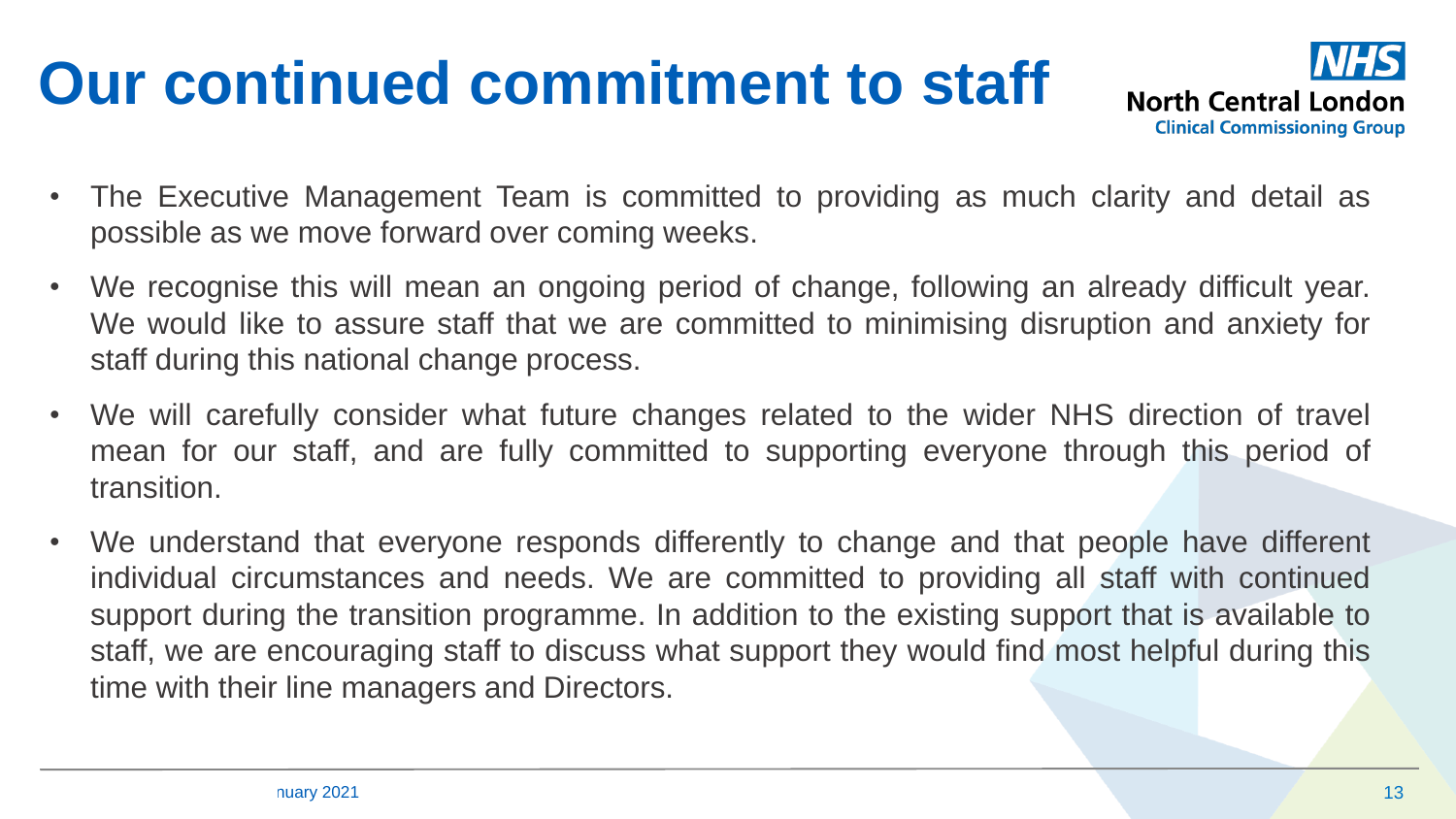## CCG and NCL response to NHSE/I *Integrating Care* consultation



- 8 January was the deadline for responses to engagement on the proposals from NHSE/I on the development of integrated care systems (ICSs), *Integrating care: Next steps to building strong and effective integrated care systems across England.*
- Responses were submitted by the NCL ICS and NCL CCG available on the intranet [here](https://intranet.northcentrallondonccg.nhs.uk/working/ncl-change-programme/).
- The NCL ICS response was submitted on behalf of the system by Mike Cooke, independent chair. This confirmed support for option 2 in the proposals, to establish ICSs as statutory bodies from April 2022 and to press on at pace with the necessary transition to the new arrangements.
- The CCG response highlights in particular the achievements and commitments of NCL CCG and its predecessor CCGs, and the important legacy which they will leave for the ICS to take forward.
- We emphasised the vital importance of supporting the expert and experienced staff of the CCG, who will form the core of the workforce for the ICS.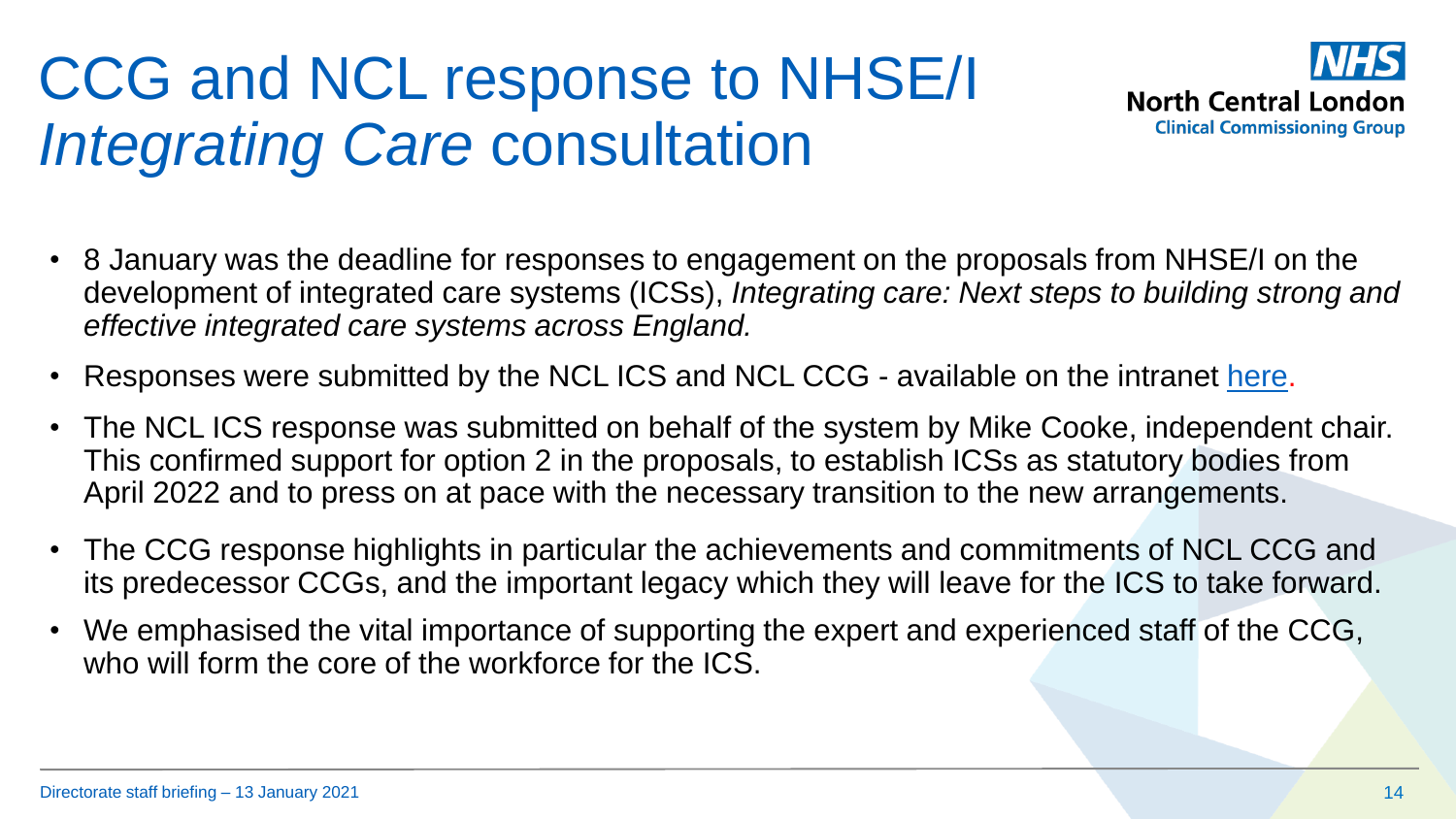## CCG and NCL response to NHSE/I *Integrating Care* consultation



- The headline issues covered in the NCL CCG response which recognised the important of working closely with Local Authorities - were:
	- reducing health inequalities
	- population health and population health management
	- primary care development, leadership and oversight
	- clinical leadership; working at place and locality level
	- strategic commissioning
	- management of the system during the COVID pandemic
	- the need for public accountability for the ICS
	- and ways of consulting and delivering on major service changes in a timely way.
- Following the end of the national engagement, we expect to receive a summary of the key themes raised, together with guidance on next steps to implement agreed changes.
- Locally, we are developing a transition plan with our partners across the ICS.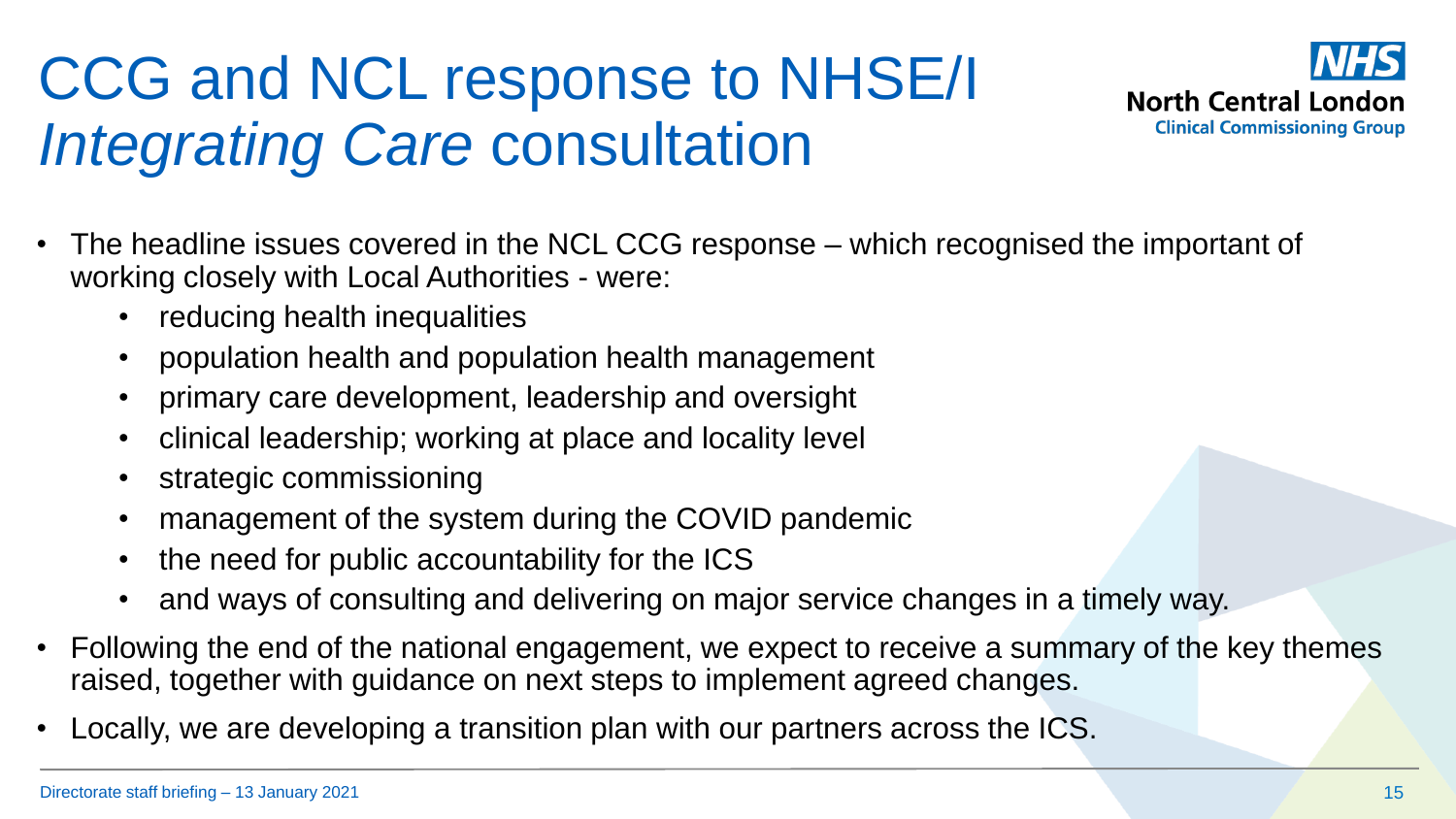# Wellbeing activity



We had planned a 'Get Active Challenge' week in January Given our need to free up as much CCG staff time to support the COVID response – which may me some staff redeployment – we will look to run this at a later date. But…..

- Everyone is encouraged to take time to exercise (in line with Lockdown guidance) and/or participate in anything that helps with good mental and physical health
- With short Winter days, do try to get outside during daylight hours over your lunch break etc.
- Virtual mindfulness sessions continue on Friday mornings
- More information on: [Winter Wellness Programme | NCL Intranet \(northcentrallondonccg.nhs.uk\)](https://intranet.northcentrallondonccg.nhs.uk/health/winter-wellness-programme.htm)
- You will find more health and well-being apps in Winter Wellness Programme | NCL Intranet (northcentrallondonccg.nhs.uk)
- New yoga taster sessions are planned for end of January. More information about these sessions will follow soon.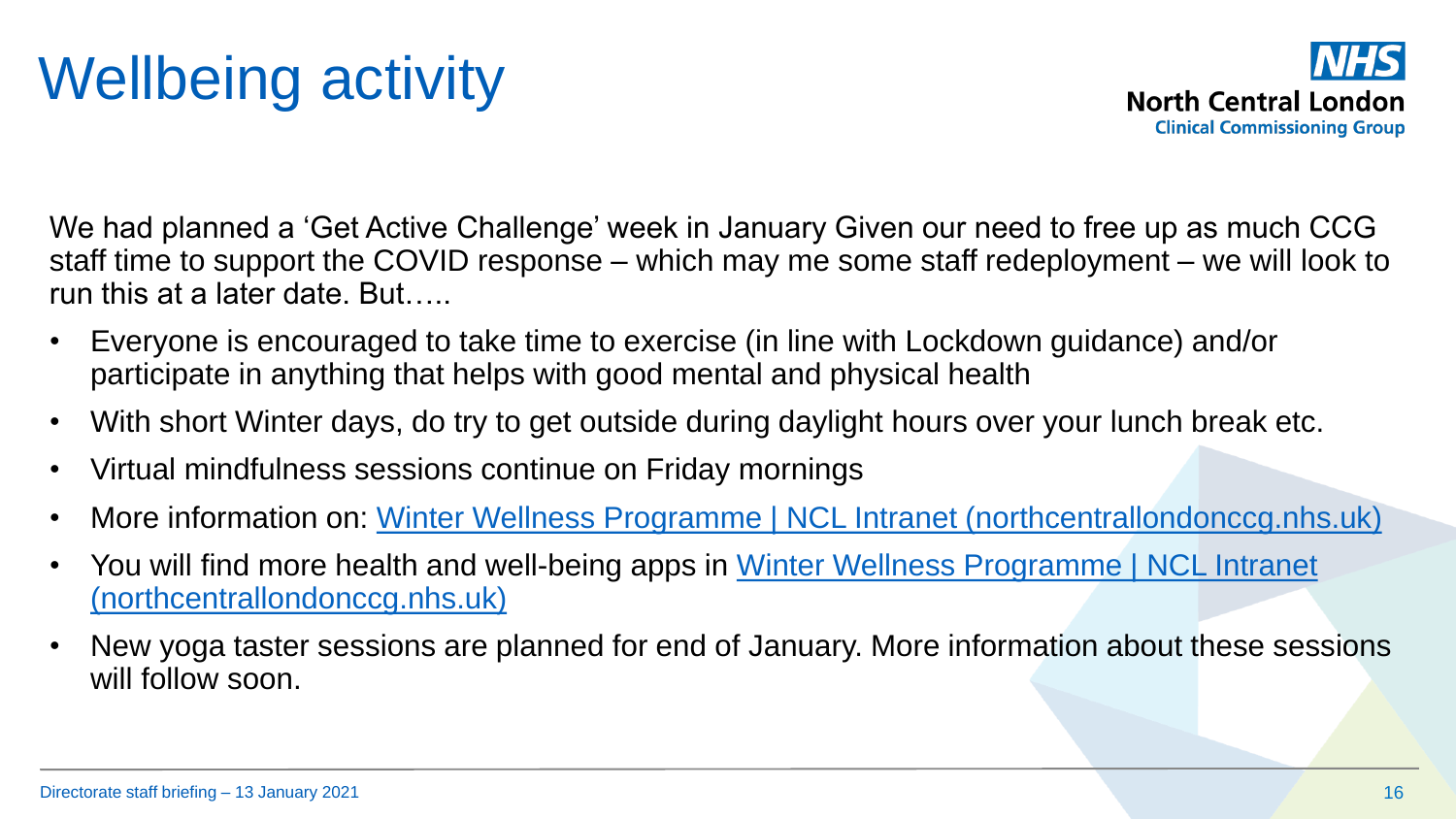## OH Service & opt out deadline



- From 1 February our occupational health (OH) service will be provided by PAM Group Occupational Health and Wellbeing Services UK
- They will also provide our Employee Assistance Programme (EAP) and counselling services, and DSE and work station assessments.

### **Opting our of OH data being transferred – deadline 5pm today (Wed 13)**

- The HR/OD team wrote to all staff on Monday
- Any staff being supported by the current OH service, who do not want their OH data transferred, should email [nelcsu.csuhrbp@nhs.net](mailto:nelcsu.csuhrbp@nhs.net) (this email is correct)